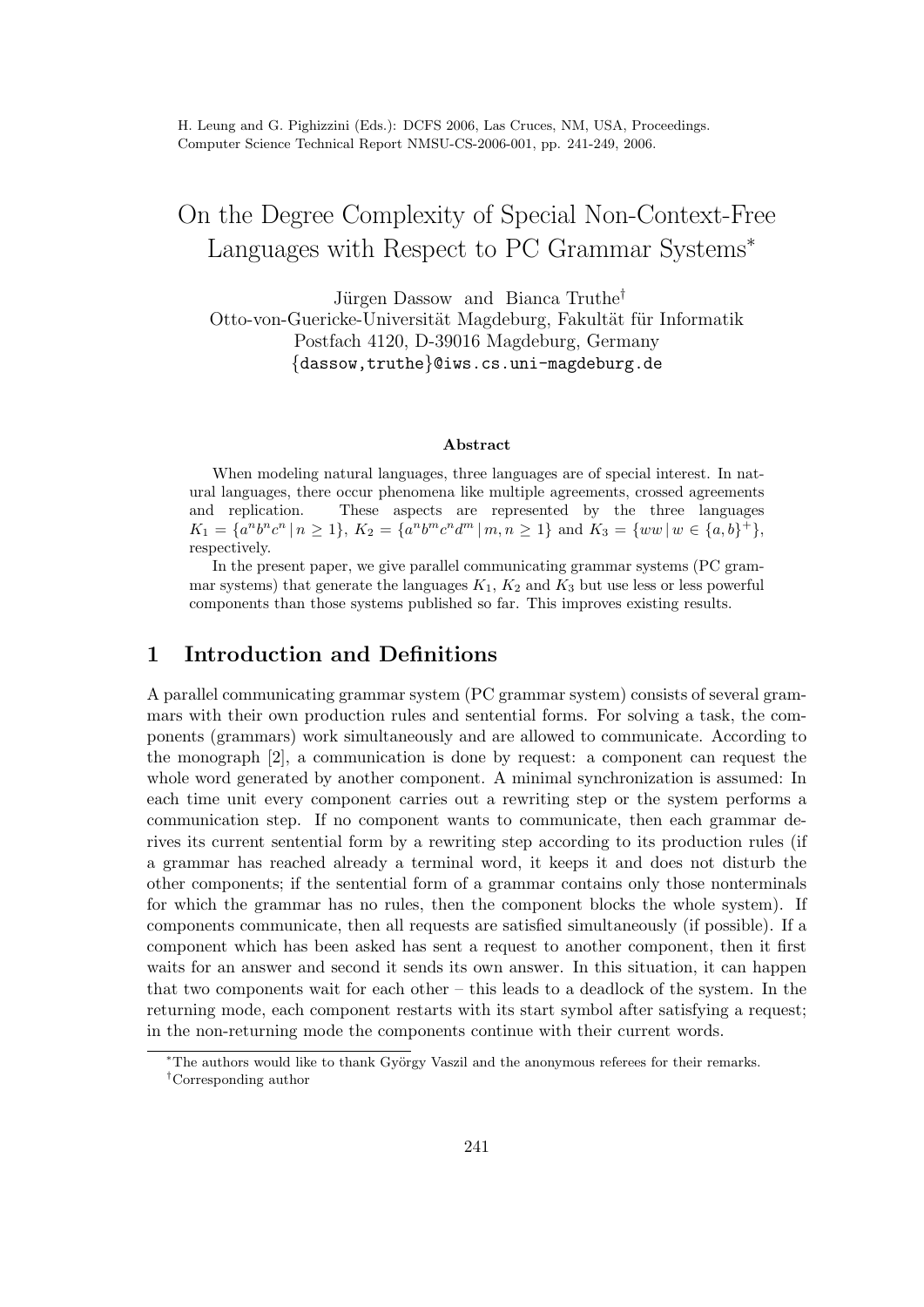Those components that are not involved in a communication do nothing in this moment; especially, they do not perform a rewriting step. If a component does not get its request satisfied, its sentential form remains unchanged.

We give the formal definitions now.

Let  $n \geq 1$  be a natural number. A PC grammar system of degree n is an  $(n+3)$ -tuple

$$
\Gamma = (N, T, K, (P_1, S_1), \ldots, (P_n, S_n))
$$

where N is a finite set (the set of nonterminals),  $T$  is a finite set (the set of terminals) with  $T \cap N = \emptyset$ ,  $K = \{ Q_1, \ldots, Q_n \}$  is a set of n request symbols  $(K \cap (N \cup T) = \emptyset)$  and  $(P_i, S_i)$  are the components of the system, where  $S_i \in N$  and  $G_i = (N \cup K, T, P_i, S_i)$  is a Chomsky grammar  $(i = 1, \ldots, n)$ .

A PC grammar system is called centralized, if request symbols are introduced only by the first component, and non-centralized otherwise. A PC grammar system is called regular, right-linear, linear, context-free etc., if the rules in the components have the respective property. In [6], it was shown that centralized PC grammar systems with rightlinear components are more powerful than centralized systems with regular components. A rule  $A \rightarrow B$  without a terminal is called a chain rule.

A configuration of a PC grammar system with n components is an n-tuple  $(w_1, \ldots, w_n)$ with  $w_i \in (N \cup T \cup K)^*$ . A PC grammar system  $\Gamma = (N, T, K, (P_1, S_1), \ldots, (P_n, S_n))$ derives a configuration  $(x_1, \ldots, x_n)$  to a configuration  $(y_1, \ldots, y_n)$  in the returning or nonreturning mode (written formally as  $(x_1, \ldots, x_n) \Longrightarrow (y_1, \ldots, y_n)$  maybe with the index R for 'returning' or N for 'non-returning'), if one of the following cases holds:

- 1. No word  $x_i$ ,  $i = 1, ..., n$ , contains a request symbol. For  $i = 1, ..., n$ , we have  $x_i \Longrightarrow_{G_i} y_i$  or  $x_i \in T^*$  and  $y_i = x_i$ .
- 2. A word  $x_i$ ,  $i = 1, ..., n$ , contains a request symbol.

For each index  $i = 1, \ldots, n$  we have: If the word  $x_i$  contains a request symbol, then there are a natural number  $m_i \geq 1$ , words  $z_{i,1}, \ldots, z_{i,m_i+1} \in (N \cup T)^*$  and natural numbers  $t_{i,1},...,t_{i,m_i} \in \{1,...,n\}$  such that  $x_i = z_{i,1}Q_{t_{i,1}}\cdots z_{i,m_i}Q_{t_{i,m_i}}z_{i,m_i+1}$ . If a word  $x_{t_{i,j}}$  ( $j \in \{1, \ldots, m_i\}$ ) contains a request symbol, then  $y_i = x_i$  otherwise  $y_i = z_{i,1}x_{t_{i,1}}z_{i,2}x_{t_{i,2}}\cdots z_{i,t_i}x_{t_{i,m_i}}z_{i,m_i+1}$ . If the word  $x_i$  does not contain a request symbol, we have  $y_i = x_i$  in the non-returning mode and there are two cases in the returning mode:

- There is a word  $x_k$  with the request symbol  $Q_i$  and such that  $|x_{t_{k,j}}|_K = 0$  for all  $j = 1, \ldots, m_k$ . Then  $y_i = S_i$  (if the *i*-th component is asked but does not ask itself, it returns to the start symbol after answering).
- There is no such word  $x_k$ . Then we have  $y_i = x_i$  (if the *i*-th component is not involved in communication, the sentential form does not change).

By  $\Rightarrow^*$  we denote the reflexive and transitive closure of the relation  $\Rightarrow$ .

The configuration  $(S_1, \ldots, S_n)$  is called the start configuration; each configuration  $(w_1, \ldots, w_n)$  with  $w_1 \in T^*$  is called an end configuration of the system  $\Gamma$ , if it can be reached from the start configuration, i.e. if  $(S_1, \ldots, S_n) \Longrightarrow^* (w_1, \ldots, w_n)$ .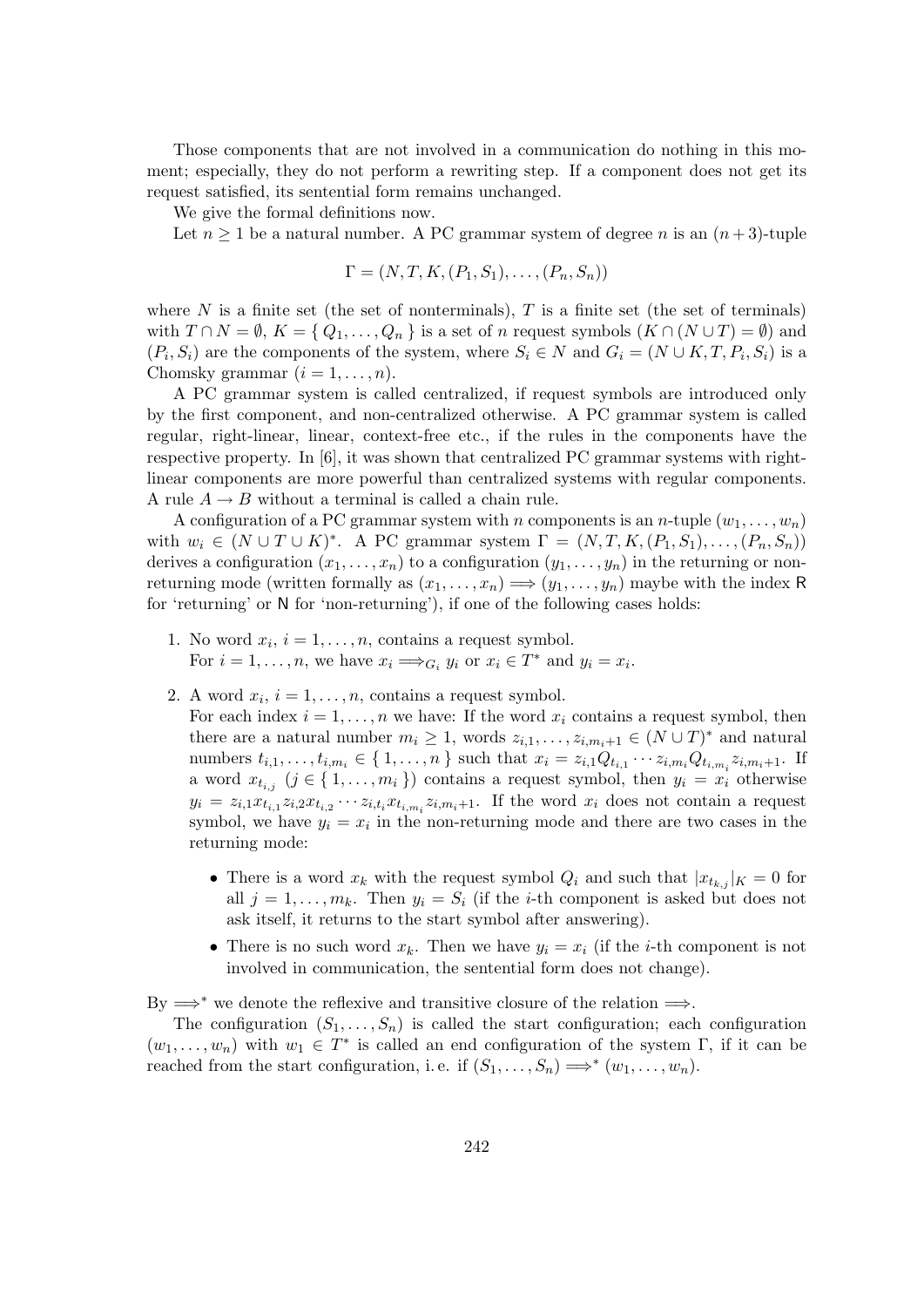The languages  $L_{\mathsf{R}}(\Gamma)$  and  $L_{\mathsf{N}}(\Gamma)$  generated by a PC grammar system  $\Gamma$  in the returning and non-returning mode, respectively, are the sets of all words  $w \in T^*$ , for which words  $w_2, \ldots, w_n$  exist such that  $(w, w_2, \ldots, w_n)$  is an end configuration of Γ:

 $L_x(\Gamma) = \{ w \in T^* \mid (S_1, \ldots, S_n) \Longrightarrow_x^* (w, w_2, \ldots, w_n) \}$  for  $x \in \{ R, N \}$ .

For  $Y \in \{PC, CPC\}$  and  $X \in \{REG, RL, LIN, CF\}$ , we denote by

- $PC_nX$  the set of all PC grammar systems (centralized or not) with at most n components of type  $X$ ,
- $CPC_nX$  the set of all centralized PC grammar systems with at most n components of type  $X$ ,
- $\mathcal{L}_{R}(Y_n X)$  the set of all languages that are generated by a  $Y_n X$ -system in the returning mode,
- $\mathcal{L}_N(Y_n X)$  the set of all languages that are generated by a  $Y_n X$ -system in the nonreturning mode,
- $\mathcal{L}_{R+N}(Y_nX)=\mathcal{L}_R(Y_nX)\cap \mathcal{L}_N(Y_nX)$  the set of all languages that are generated by a  $Y_nX$ -system in the returning mode and by a (possibly different)  $Y_nX$ -system in the non-returning mode, and
- $\mathcal{L}(Y_n X) = \mathcal{L}_R(Y_n X) \cup \mathcal{L}_N(Y_n X)$  the set of all languages that are generated by a  $Y_nX$ -system in any of the modes.

By  $\#_a(w)$  we quote the number of occurrences of the letter a in the word w.

By cooperation, even regular grammars are able to generate non-context-free languages (examples can be found in [2] and [4]). This is important since context-free languages are not sufficient for the modeling of natural languages and also artificial languages (a more detailed discussion can be read in [3]). Three non-context-free phenomena occurring with natural languages are multiple agreements, crossed agreements and replication. They are represented by the languages  $K_1 = \{ a^n b^n c^n \mid n \ge 1 \}, K_2 = \{ a^n b^m c^n d^m \mid m \ge 1, n \ge 1 \}$ and  $K_3 = \{ ww \mid w \in \{a, b\}^+ \}$ . In the following sections, we give some PC grammar systems for generating these languages and discuss their tightness. By reasons of space we give only sketches of proofs; for more detailed proofs we refer to [5].

## 2 Special PC Grammar Systems

Now we study the languages  $K_1$ ,  $K_2$  and  $K_3$  introduced above.

## 2.1 PC Grammar Systems for the Languages  $K_1$  and  $K_3$

In [4],  $K_1 \in \mathcal{L}_{\mathsf{R}+\mathsf{N}}(CPC_3RL)$  was shown. We show that  $K_1 \in \mathcal{L}_{\mathsf{R}+\mathsf{N}}(CPC_3REG)$  holds. Let  $\Gamma_1 = (\{S_1, S_1', S_2, S_2', S_3, S_3', B, C\}, \{a, b, c\}, \{Q_1, Q_2, Q_3\}, (P_1, S_1), (P_2, S_2), (P_3, S_3))$ with

$$
P_1 = \{S_1 \to aB, B \to bC, C \to c, S_1 \to aS'_1, S'_1 \to aS'_1, S'_1 \to aQ_2, S_1 \to aQ_2, S'_2 \to bQ_3, S'_3 \to c\},\
$$
  

$$
P_2 = \{S_2 \to aS'_2, S'_2 \to bS'_2\} \text{ and } P_3 = \{S_3 \to bS'_3, S'_3 \to cS'_3\}.
$$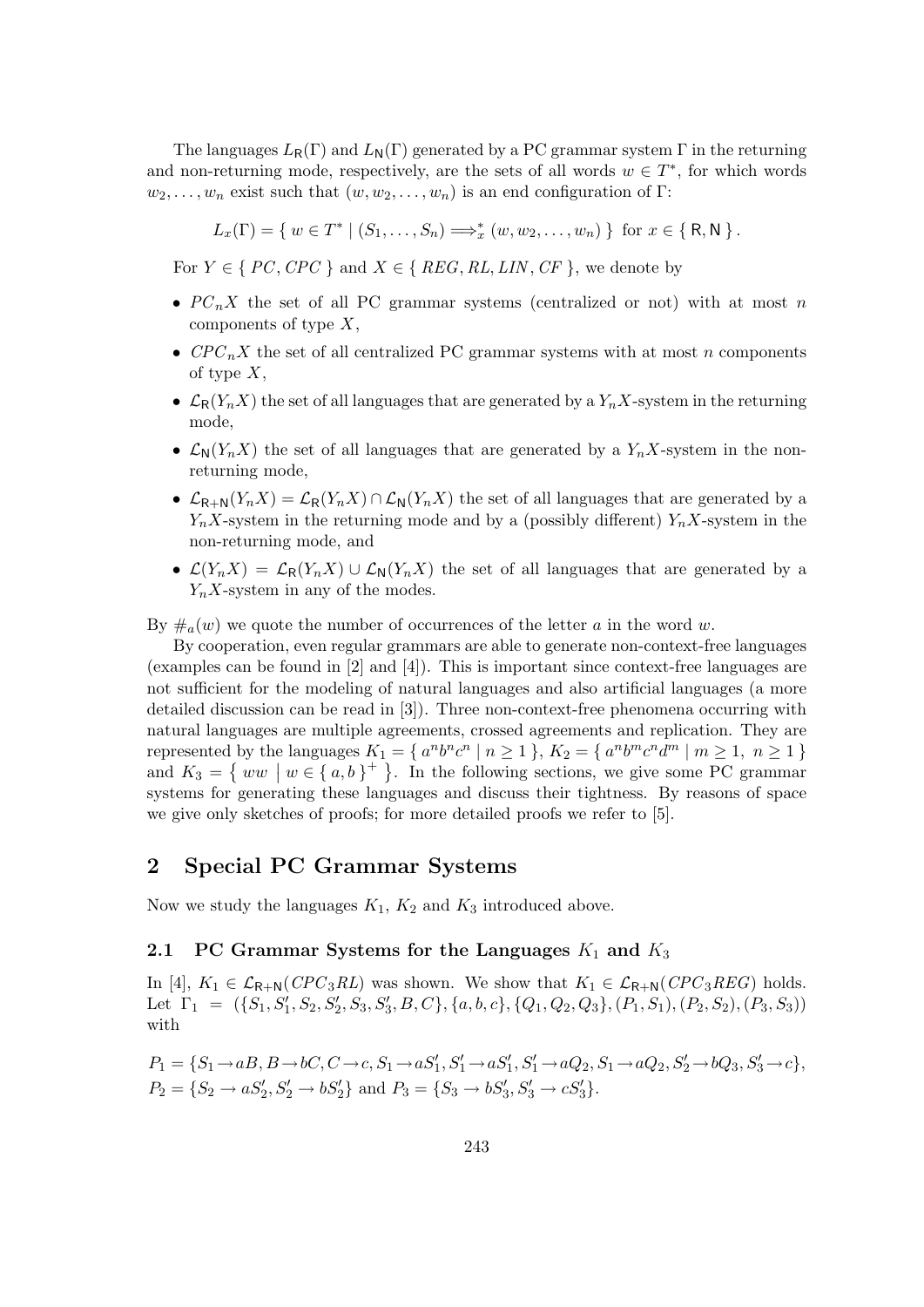At the beginning, the first component has three rules:  $S_1 \rightarrow aB$ ,  $S_1 \rightarrow aS'_1$  and  $S_1 \rightarrow aQ_2$ . In the first case, we obtain the derivation

$$
(S_1, S_2, S_3) \Longrightarrow (aB, aS'_2, bS'_3) \Longrightarrow (abC, abS'_2, bcS'_3) \Longrightarrow (abc, abbS'_2, bccS'_3).
$$

The second case leads, after *n* more steps, to the configuration  $(a^{n+1}Q_2, ab^nS'_2, bc^nS'_3)$ . Hence, the second and third case can be considered together:

$$
(S_1, S_2, S_3) \Longrightarrow^{n \geq 1} (a^n Q_2, ab^{n-1} S_2', bc^{n-1} S_3') \Longrightarrow (a^{n+1} b^{n-1} S_2', *, bc^{n-1} S_3')
$$
  

$$
\Longrightarrow (a^{n+1} b^n Q_3, *, bc^n S_3') \Longrightarrow (a^{n+1} b^{n+1} c^n S_3', *, *) \Longrightarrow (a^{n+1} b^{n+1} c^{n+1}, *, *).
$$

If a component is not asked any more and does not block the system, then the component does not affect the computation any longer. In this case the component is marked by a star  $\ast$ . The PC grammar system  $\Gamma_1$  generates the language  $K_1$  in both modes. The rules of the system are regular (and not only right-linear).

**Proposition 1** We have  $L_{\mathsf{R}}(\Gamma_1) = L_{\mathsf{N}}(\Gamma_1) = K_1$  and  $K_1 \in \mathcal{L}_{\mathsf{R}+\mathsf{N}}(CPC_3REG)$ .

According to [2, Theorem 7.9] the language  $K_1$  does not belong to the class  $\mathcal{L}_R(CPC_2RL)$ and hence not to the class  $\mathcal{L}_{R}(CPC_{2}REG)$ , since it is not context-free. The following theorem states that the language  $K_1$  can not be generated by a  $CPC_2RL$ -system in the non-returning mode, either.

## Theorem 2  $K_1 \notin \mathcal{L}_N(CPC_2RL)$ .

*Proof.* We assume  $K_1 = L_N(\Gamma)$  for a centralized parallel communicating grammar system  $\Gamma = (N, \{a, b, c\}, \{Q_1, Q_2\}, (P_1, S_1), (P_2, S_2))$  with two components in the non-returning mode. Let  $k_1 = \#(N) + 1$ ,  $k_2 = \max\{|x||A \to xB \in P_1 \cup P_2, x \in \{a, b, c\}^*, B \in N \cup \{\lambda\}\}\$ and  $k = (k_1 + 2) \cdot k_2$ . We now consider the word  $z = a^{2k}b^{2k}c^{2k} \in L_{\mathbb{N}}(\Gamma)$ . We distinguish three cases.

Case 1. The word  $z$  is generated without communication steps.

By using standard techniques and a pumping lemma, we obtain that  $L_N(\Gamma)$  contains a word  $a^{2k}b^{2k}c^{2k+s}$  with  $s \ge 1$  which contradicts  $K_1 = L_N(\Gamma)$ .

Case 2. The word  $z$  is generated with exactly one communication step.

Here we have one of the following derivations

$$
(S_1, S_2) \Longrightarrow^* (\alpha_1 Q_2, \beta_1 B) \Longrightarrow (\alpha_1 \beta_1 B, \beta_1 B) \Longrightarrow^* (\alpha_1 \beta_1 \alpha_2, \beta_1 \beta_2 B') \tag{1}
$$

with derivations  $D_1 = S_1 \implies^* \alpha_1 Q_2$  and  $D_2 = B \implies^* \alpha_2$  with respect to the first component, a derivation  $D_3 = S_2 \Longrightarrow^* \beta_1 B$  with respect to  $P_2$ ,  $\alpha_1 \beta_1 \alpha_2 = a^{2k} b^{2k} c^{2k}$  and  $D_1$  and  $D_3$  have the same length, or

$$
(S_1, S_2) \Longrightarrow^* (\alpha_1 Q_2, \beta_1 B) \Longrightarrow (\alpha_1 \beta_1 B, \beta_1 B) \Longrightarrow^* (\alpha_1 \beta_1 \alpha_2, \beta_1 \beta_2) \text{ or } (2)
$$

$$
(S_1, S_2) \Longrightarrow^* (\alpha_1 Q_2, \beta_1) \Longrightarrow (\alpha_1 \beta_1, \beta_1). \tag{3}
$$

We discuss only  $(1)$ ; the argumentation for  $(2)$  and  $(3)$  works analogously.

We consider the following two subcases.

Case 2.1. The word  $\alpha_1$  contains the letter c.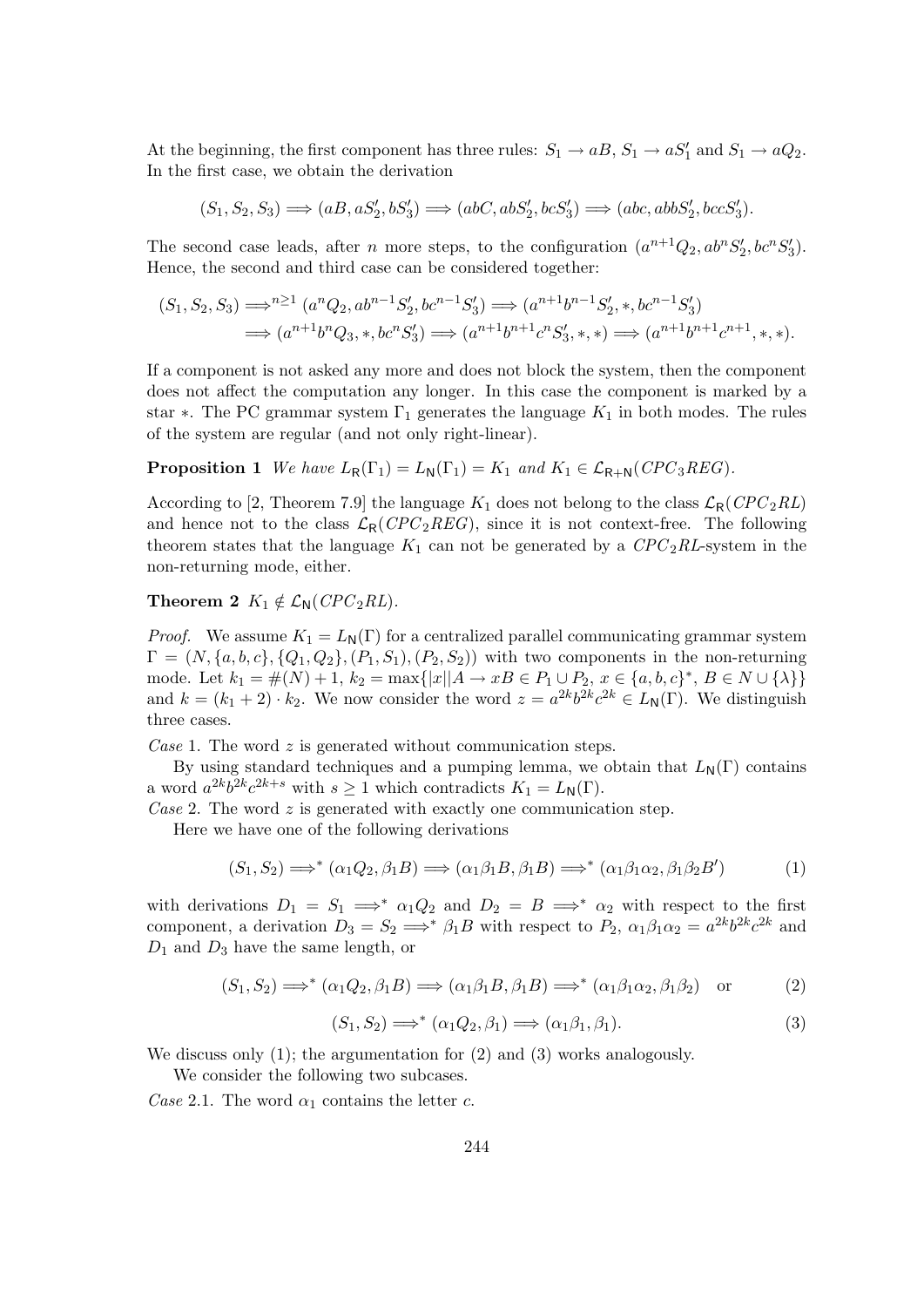Then  $\alpha_1 = a^{2k}b^{2k}c^r$  for some  $r > 0$  and  $\beta_1 = c^s$  for some s. Then we have a derivation

$$
D = S_1 \Longrightarrow^* a^{t_0} B_0 \Longrightarrow^* a^{t_0} a^{t_1} B_1 \Longrightarrow^* a^{t_0} a^{t_1} a^{t_2} B_2
$$
  

$$
\Longrightarrow^* a^{t_0} a^{t_1} a^{t_2} a^{t_3} B_3 \Longrightarrow^* \cdots \Longrightarrow^* a^{t_0} a^{t_1} \cdots a^{t_{k_1}} B_{k_1} \Longrightarrow^* a^{2k} b^{2k} c^r Q_2
$$

with respect to  $P_1$ , where  $t_i > 0$ . By the choice of  $k_1$  there are numbers p and q such that  $p < q$  and  $B_p = B_q$ . With respect to  $P_2$ , we have a derivation

$$
E = S_2 \Longrightarrow^* c^{l_0} C_0 \Longrightarrow^* c^{l_0} c^{l_1} C_1 \Longrightarrow^* \cdots \Longrightarrow^* c^{l_0} c^{l_1} \cdots c^{l_{k_1}} C_{k_1} \Longrightarrow^* c^s B
$$

such that the lengths of the derivations  $S_1 \Longrightarrow^* a^{t_0} \cdots a^{t_i} B_i$  and  $S_2 \Longrightarrow^* c^{l_0} \cdots c^{l_i} C_i$  are equal. Obviously, there are numbers p' and q' such that  $p' < q'$  and  $C_{p'} = C_{q'}$ . Let  $u_1$ and  $u_2$  be the length of the subderivations  $B_p \Longrightarrow^* a^t B_q$  and  $C_{p'} \Longrightarrow^* c^l C_{q'}$ , respectively. We now construct the derivations  $D'$  and  $E'$  from D and E by performing u<sub>2</sub>-times and u<sub>1</sub>-times the subderivations  $B_p \implies^* a^t B_q$  and  $C_{p'} \implies^* c^l C_{q'}$  in addition, respectively (i. e., in both derivations we perform  $u_1 \cdot u_2$  additional derivation steps). This leads to the derivations

$$
(S_1, S_2) \Longrightarrow^* (a^{2k+u_2t} b^{2k} c^r Q_2, c^{s+u_1l} B) \Longrightarrow (a^{2k+u_2t} b^{2k} c^r c^{s+u_1l} B, c^{s+u_1l} B)
$$
  

$$
\Longrightarrow^* (a^{2k+u_2t} b^{2k} c^{2k+u_1l}, c^{s+u_1l} \beta_2).
$$

This implies  $a^{2k+u_2t}b^{2k}c^{2k+u_1l} \in L_{\mathsf{N}}(\Gamma)$ . Since  $a^{2k+u_2t}b^{2k}c^{2k+u_1l} \notin K_1$ , we have a contradiction.

Case 2.2. The word  $\alpha_1$  does not contain the letter c.

A contradiction to  $K_1 = L_N(\Gamma)$  is obtained similarly to Case 2.1.

Case 3. The word  $z$  is generated with at least two communication steps.

Now we have a derivation

$$
(S_1, S_2) \Longrightarrow^* (\alpha_1 Q_2, \beta_1 B_1) \Longrightarrow (\alpha_1 \beta_1 B_1, \beta_1 B_1)
$$
  
\n
$$
\Longrightarrow^* (\alpha_1 \beta_1 \alpha_2 Q_2, \beta_1 \beta_2 B_2) \Longrightarrow (\alpha_1 \beta_1 \alpha_2 \beta_1 \beta_2 B_2, \beta_1 \beta_2 B_2)
$$
  
\n
$$
\Longrightarrow^* (\alpha_1 \beta_1 \alpha_2 \beta_1 \beta_2 \cdots \beta_{r-1} \alpha_r \beta_1 \beta_2 \cdots \beta_r \alpha_{r+1}, \beta_1 \beta_2 \beta_3 \cdots \beta_r \beta_{r+1} B_{r+1})
$$
  
\n
$$
= (z, \beta_1 \beta_2 \beta_3 \cdots \beta_r \beta_{r+1} B_{r+1})
$$

or a derivation of the analogous type but a terminating derivation  $S_2 \implies^* \beta_1 \beta_2 \cdots \beta_i$  $1 \leq i \leq r+1$  (which corresponds to  $\beta_i = \lambda$  for  $i+1 \leq j \leq r+1$ ). We discuss only the above presented derivation.

Since  $\beta_1$  occurs at least two times as a subword of z,  $\beta_1$  cannot contain occurrences of two different letters from  $\{a, b, c\}$ . Thus  $\beta_1 = x^r$  for some  $x \in \{a, b, c\}$  and some  $r \ge 0$ . Moreover,  $\beta_2, \beta_3, \ldots, \beta_r$  are also words in {  $x$  }<sup>\*</sup>.

We only discuss  $x = c$ . The argumentation for  $x = a$  and  $x = b$  can be given by some modification. If  $x = c$ , then we obtain a contradiction by consideration analogous to those in Subcase 2.1 since we can pump as in  $\alpha_1$  without a change of the number of bs.

Consequently in all cases we obtain a contradiction which shows that our assumption is false. Thus  $K_1 \notin \mathcal{L}_N(CPC_2RL)$ .

The language  $K_1$  cannot be generated by a  $CPC_2RL$ -system (regardless of the mode). Hence the result above (Proposition 1) is optimal with respect to the type of the rules.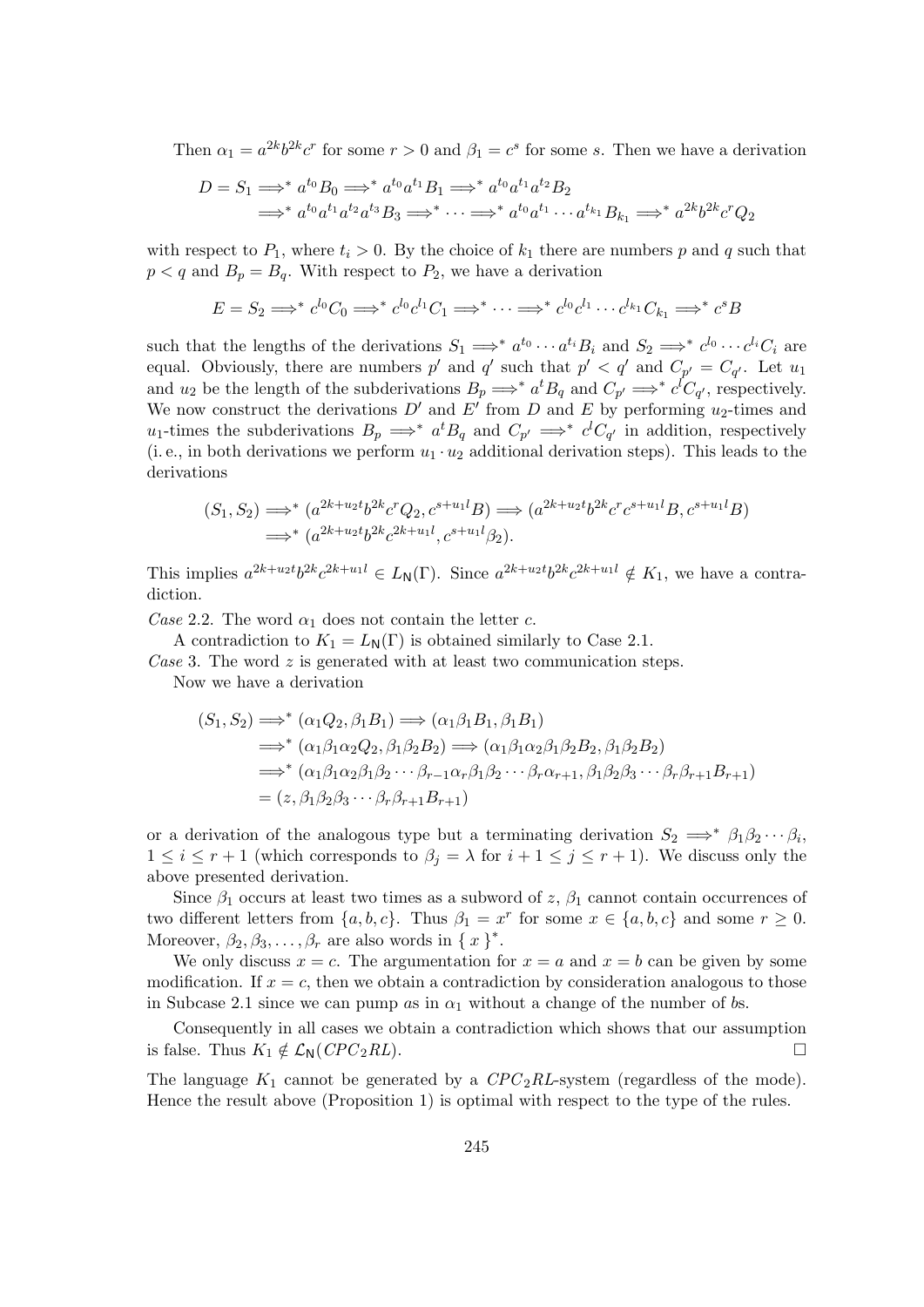If we admit linear components, the number of the components can be reduced to two. Let  $\Gamma_2 = (\{S_1, S_2, S'_1\}, \{a, b, c\}, \{Q_1, Q_2\}, (P_1, S_1), (P_2, S_2))$  with

$$
P_1 = \{ S_1 \to aS_1'c, S_1' \to aS_1'c, S_1' \to a^2Q_2c^2, S_1 \to a^2Q_2c^2, S_2 \to b, S_1 \to abc \}
$$
 and  

$$
P_2 = \{ S_2 \to bS_2 \}.
$$

If the first component does not derive the terminal word abc, then we obtain the derivation  $(S_1, S_2) \Longrightarrow^n (a^{n+1}Q_2c^{n+1}, b^nS_2) \Longrightarrow (a^{n+1}b^nS_2c^{n+1}, *) \Longrightarrow (a^{n+1}b^{n+1}c^{n+1}, *) \text{ with } n \geq 1.$ The system  $\Gamma_2$  generates in both modes the language  $K_1$ .

Theorem 3  $K_1 \in \mathcal{L}_{\mathsf{R}+\mathsf{N}}(CPC_3REG) \cap \mathcal{L}_{\mathsf{R}+\mathsf{N}}(CPC_2LIN) \setminus \mathcal{L}(CPC_2RL)$ .

We now consider  $K_3 = \{ ww \mid w \in \{a, b\}^+\}$ . In [4] and [1],  $K_3 \in \mathcal{L}_{\mathsf{R}+\mathsf{N}}(CPC_2CF)$ and  $K_3 \in \mathcal{L}_N(CPC_2RL)$  were proved, respectively. According to [2, Theorem 7.10], we have  $K_3 \notin \mathcal{L}_{\mathsf{R}}(PC_2RL)$ . However, three components are sufficient.

Theorem 4  $K_3 \in \mathcal{L}_{\mathsf{R}}(PC_3RL)$ .

*Proof.* Let  $\Gamma_3 = (N, \{a, b\}, \{Q_1, Q_2, Q_3\}, (P_1, S_1), (P_2, S_2), (P_3, S_3))$  with

$$
N = \{ S_1, S_2, S_3, A, B, \overline{A}, \overline{B}, C_a, C_b, E_a, E_b \},
$$
  
\n
$$
P_1 = \{ S_1 \to A, S_1 \to B, S_1 \to \overline{A}, S_1 \to \overline{B}, S_1 \to Q_2, C_a \to aQ_3, C_b \to bQ_3 \},
$$
  
\n
$$
P_2 = \{ S_2 \to Q_1, A \to aQ_1, B \to bQ_1, \overline{A} \to C_a, \overline{B} \to C_b, E_a \to a, E_b \to b \},
$$
  
\n
$$
P_3 = \{ S_3 \to Q_1, A \to aQ_1, B \to bQ_1, \overline{A} \to E_a, \overline{B} \to E_b, E_a \to E_a, E_b \to E_b \}.
$$

The first component decides which letter has to be produced next, the second and the third component follow the instructions from the first one such that both components produce the same word. In the end (marked by  $\overline{A}$  or  $\overline{B}$ ), the second component carries the information for the first component that there is still something to get, whereas the third component has the information that the word is finished.

#### 2.2 PC Grammar Systems for the Language  $K_2$

In [4], a context-free PC grammar system with three components and a context-free PC grammar system with ten components were given that generate the language  $K_2$  in the returning and non-returning mode, respectively. In [1], a context-free, centralized PC grammar system with four components was given that generates this language in the returning mode, and one with five components that generates it in the non-returning mode. In this section, we give linear and right-linear PC grammar systems with less components and hence improve the existing results.

#### 2.2.1 Linear Systems

The language  $K_2$  is generated in both modes by a linear, centralized PC grammar system with three components and in each mode also by a linear PC grammar system with two components.

Theorem 5  $K_2 \in \mathcal{L}_{\mathsf{R}+\mathsf{N}}(CPC_3LIN) \cap \mathcal{L}_{\mathsf{R}+\mathsf{N}}(PC_2LIN)$ .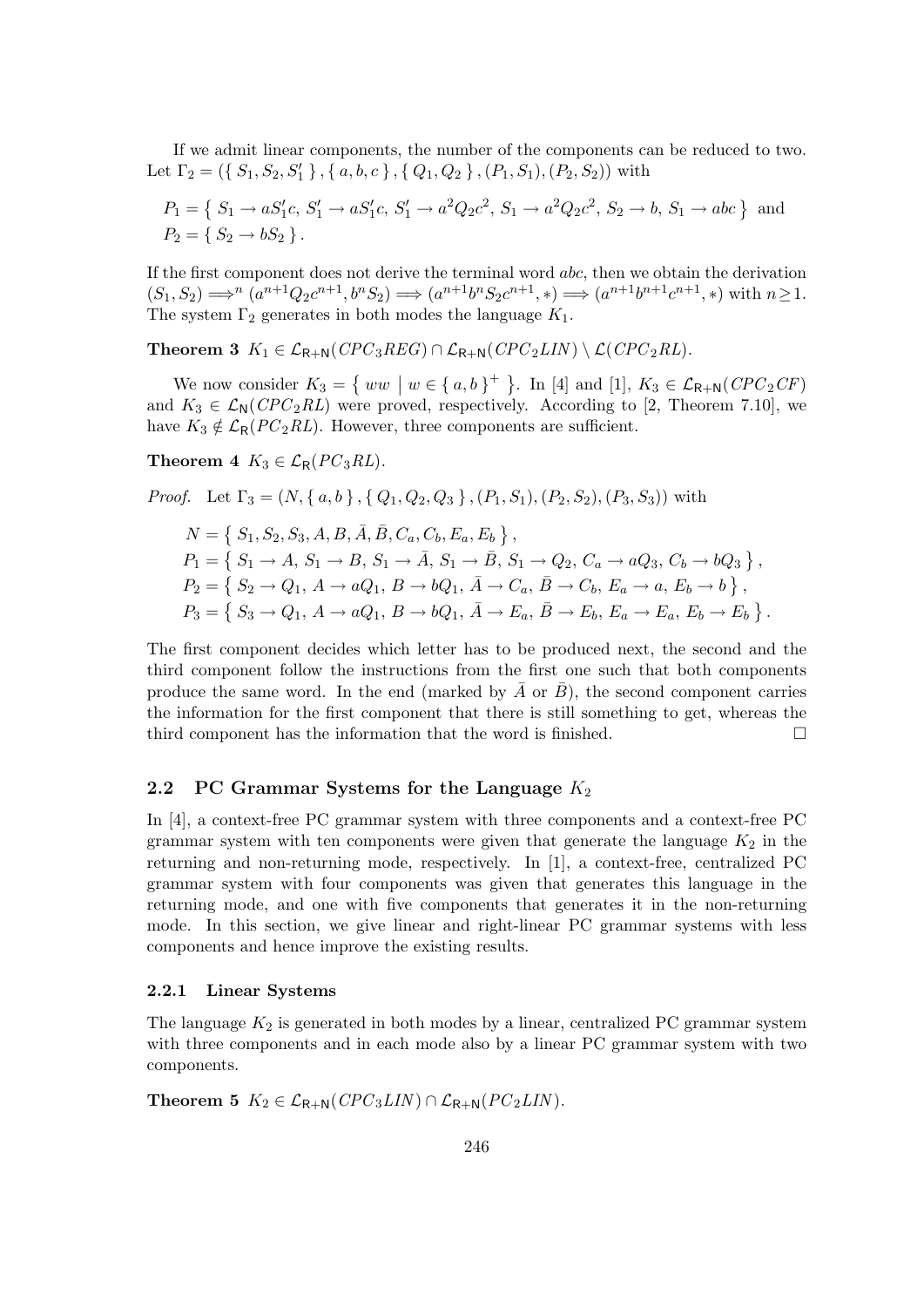*Proof.* We first give a  $CPC_3LIN$ -system which generates the language  $K_2$  in both derivation modes. Let  $\Gamma_4 = (N, \{a, b, c, d\}, \{Q_1, Q_2, Q_3\}, (P_1, S_1), (P_2, S_2), (P_3, S_3))$  with

$$
N = \{ S_1, S_2, S_3, A, B, C, D, A', B', C', D', \overline{B}, \overline{C} \},
$$
  
\n
$$
P_1 = \{ S_1 \rightarrow D', D' \rightarrow Dd, D \rightarrow D', D \rightarrow aQ_2cd^2, B \rightarrow Q_3, \overline{B} \rightarrow b, S_1 \rightarrow A', A' \rightarrow aA \}
$$
  
\n
$$
\cup \{ A \rightarrow A', A' \rightarrow a^2bQ_2d, C \rightarrow Q_3, \overline{C} \rightarrow c, S_1 \rightarrow abcd, S_1 \rightarrow aQ_2cd^2 \},
$$
  
\n
$$
P_2 = \{ S_2 \rightarrow B, S_2 \rightarrow aBc, B \rightarrow B', B' \rightarrow B, B' \rightarrow aBc, S_2 \rightarrow C', C' \rightarrow C, C' \rightarrow bCd, C \rightarrow C' \},
$$
  
\n
$$
P_3 = \{ S_3 \rightarrow bB', B' \rightarrow \overline{B}, \overline{B} \rightarrow bB', S_3 \rightarrow \overline{C}, \overline{C} \rightarrow cC', C' \rightarrow \overline{C} \}.
$$

The first component (called the master) derives the word abcd directly or decides for generating the ds or as. If the master generates ds, then it will ask the second component (assistent) in an odd numbered step and receives a 'useful' answer (with the nonterminal  $B$ ) only if the assistent has generated the  $as$  and  $cs$ , otherwise the answer contains a nonterminal (namely  $C'$ ) that the master cannot derive. Later the master asks the third assistent in an even numbered rewriting step and receives a useful answer only if it generated the bs. Hence, the only successful derivation in this case is

$$
(S_1, S_2, S_3) \Longrightarrow^{1+2k} (aQ_2cd^{k+2}, a^iBc^i, b^{k+1}B') \quad k \ge 0, \ 0 \le i \le k+1
$$
  
\n
$$
\Longrightarrow (a^{i+1}Bc^{i+1}d^{k+2}, *, b^{k+1}B') \Longrightarrow (a^{i+1}Q_3c^{i+1}d^{k+2}, *, b^{k+1}\overline{B})
$$
  
\n
$$
\Longrightarrow (a^{i+1}b^{k+1}\overline{B}c^{i+1}d^{k+2}, *, *) \Longrightarrow (a^{i+1}b^{k+2}c^{i+1}d^{k+2}, *, *).
$$

In this case,  $\Gamma_4$  generates the language  $L_1 = \{ a^n b^m c^n d^m \mid m \ge 2, 1 \le n \le m \}$ .

If the master generates as, then it will ask the second assistent in an even numbered step and the third assistent in an odd numbered rewriting step. In this case, the PC grammar system  $\Gamma_4$  generates the language  $L_2 = \{ a^n b^m c^n d^m \mid n \geq 2, 1 \leq m \leq n \}$ .

Each assistent will be asked by the master exactly once and will never stop working. Therefore it makes no difference whether an assistent continues or returns after being asked. Hence, the linear, centralized PC grammar system  $\Gamma_4$  generates the language  $\{abcd\}\cup L_1\cup L_2=K_2$  in the returning and non-returning mode. This proves the part  $K_2 \in \mathcal{L}_{\mathsf{R}+\mathsf{N}}(CPC_3LIN)$  of the assertion.

Now we will give a  $PC_2LIN$ -system that generates the language  $K_2$  in the returning mode. Let  $\Gamma_5 = (\{S_1, S_2, B, D, T\}, \{a, b, c, d\}, \{Q_1, Q_2\}, (P_1, S_1), (P_2, S_2))$  with

 $P_1 = \{ S_1 \rightarrow T, T \rightarrow T, S_1 \rightarrow Q_2d, S_1 \rightarrow Dd, D \rightarrow Dd, D \rightarrow Q_2d, B \rightarrow b \}$ 

 $P_2 = \{ S_2 \rightarrow aS_2c, S_2 \rightarrow aQ_1c, T \rightarrow B, B \rightarrow bB \}$ .

The second component first generates the as and cs. Afterwards it asks the master for the 'agreement' to start producing bs by receiving and processing the nonterminal  $T$ . This works only if the master does not produce ds too early. If the second component generates bs, but the first one does not produce ds after returning, then the system will never end. Otherwise the first component generates the ds and asks sometime the second component for the rest of the word.

For the non-returning mode, a similar system can be constructed. Since the second component is asked only once, it is unimportant whether it works returning or nonreturning. This component remains unchanged. For working correctly in the non-returning mode, the first component has to be in a well defined state when the second component is asking. This state has to ensure that on the one hand the second component can start producing bs and on the other hand the first component starts generating ds. From these considerations we obtain  $\Gamma_6 = (\{S_1, S_2, B, D, T\}, \{a, b, c, d\}, \{Q_1, Q_2\}, (P_1, S_1), (P_2, S_2))$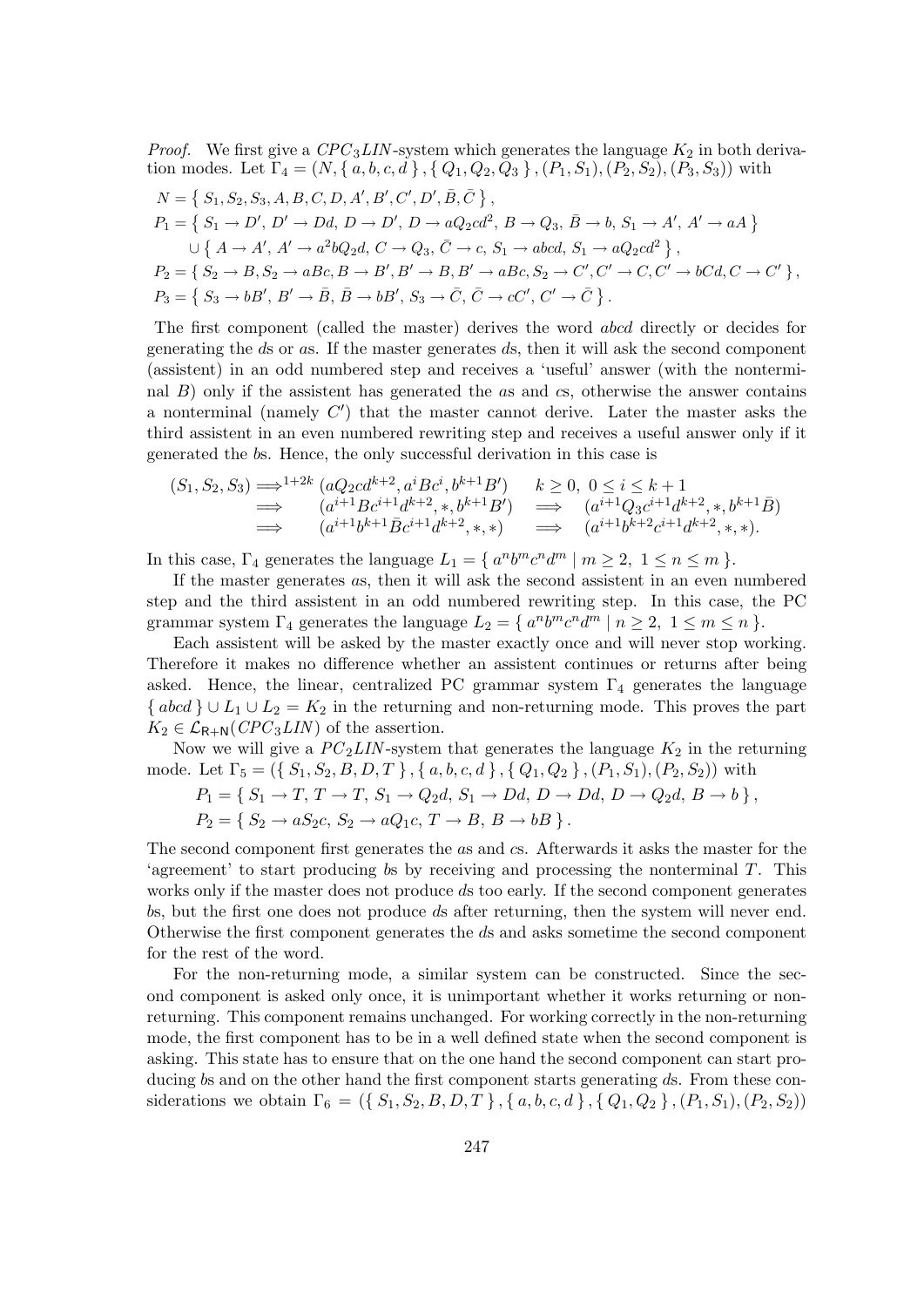with

$$
P_1 = \{ S_1 \rightarrow S_1, S_1 \rightarrow T, T \rightarrow Q_2d, T \rightarrow Dd, D \rightarrow Dd, D \rightarrow Q_2d, B \rightarrow b \}
$$
 and  

$$
P_2 = \{ S_2 \rightarrow aS_2c, S_2 \rightarrow aQ_1c, T \rightarrow B, B \rightarrow bB \}.
$$

In both systems  $\Gamma_5$  and  $\Gamma_6$ , the nonterminal T is the only nonterminal that the second component can process. Hence, the following derivation is the only one which leads to a terminal word:

$$
(S_1, S_2) \Longrightarrow^{n \geq 1} (T, a^n Q_1 c^n) \Longrightarrow (w_1, a^n T c^n) \Longrightarrow^{m \geq 1} (Q_2 d^m, a^n b^{m-1} B c^n)
$$
  

$$
\Longrightarrow (a^n b^{m-1} B c^n d^m, w_2) \Longrightarrow (a^n b^m c^n d^m, w_2'),
$$

where we have in the returning mode  $w_1 = S_1$  and  $w_2 = S_2$ , in the non-returning mode  $w_1 = T$  and  $w_2 = a^n b^{m-1} B c^n$  and in both cases  $w_2 \Longrightarrow w'_2$ .

The PC grammar systems  $\Gamma_5$  and  $\Gamma_6$  prove the part  $K_2 \in \mathcal{L}_{R+N}(PC_2LIN)$  of the  $\Box$ assertion.

#### 2.2.2 Right-linear Systems

In [7],  $K_2 \notin \mathcal{L}(PC_2RL)$  and  $K_2 \in \mathcal{L}_N(PC_3RL)$  were proved.

Theorem 6  $K_2 \in \mathcal{L}_{\mathsf{R}+\mathsf{N}}(\mathit{CPC}_4\mathit{RL}) \cap \mathcal{L}_{\mathsf{R}}(\mathit{PC}_3\mathit{RL}).$ 

*Proof.* Let  $\Gamma_7 = (N, \{a, b, c, d\}, \{Q_1, Q_2, Q_3, Q_4\}, (R_1, S_1), (R_2, S_2), (R_3, S_3), (R_4, S_4))$ with

$$
N = \{S_1, S_2, S_3, A'_1, A'_2, A'_3, B'_1, B'_2, B'_3, A_1, \ldots, A_{11}, B_1, B_2, B_3, C_2, C_3, C_4, T_2, T_3, T_4, Z_1, \ldots, Z_{10}\},
$$
  
\n
$$
R_1 = \{S_1 \rightarrow A'_1, A'_1 \rightarrow A'_2, A'_2 \rightarrow Q_3, A'_2 \rightarrow aA'_3, A'_3 \rightarrow A'_1, S_1 \rightarrow B'_1, B'_1 \rightarrow B'_2, B'_2 \rightarrow Q_2\}
$$
  
\n
$$
\cup \{B'_2 \rightarrow B'_3, B'_3 \rightarrow B'_1, T_3 \rightarrow Z_1, Z_1 \rightarrow Z_2, Z_2 \rightarrow Q_4, T_4 \rightarrow aZ_3, Z_3 \rightarrow Q_3, Z_3 \rightarrow Z_4\}
$$
  
\n
$$
\cup \{Z_4 \rightarrow T_4, T_2 \rightarrow aQ_3, T_2 \rightarrow aZ_5, Z_5 \rightarrow Z_6, Z_6 \rightarrow T_2, C_3 \rightarrow Z_7, Z_7 \rightarrow Z_8, Z_8 \rightarrow Q_2\}
$$
  
\n
$$
\cup \{C_2 \rightarrow Z_9, Z_9 \rightarrow Z_{10}, Z_{10} \rightarrow Q_4, C_4 \rightarrow d\},
$$
  
\n
$$
R_2 = \{S_2 \rightarrow A_1, A_1 \rightarrow A_2, A_2 \rightarrow A_3, \ldots, A_8 \rightarrow A_9, A_9 \rightarrow cA_{10}, A_{10} \rightarrow C_2, C_2 \rightarrow A_9\}
$$
  
\n
$$
\cup \{S_2 \rightarrow B_1, B_1 \rightarrow B_2, B_2 \rightarrow B_3, B_3 \rightarrow B_1, B_2 \rightarrow T_2, T_2 \rightarrow A_{11}, A_{11} \rightarrow A_9\},
$$
  
\n
$$
R_3 = \{S_3 \rightarrow A_1, A_1 \rightarrow A_2, A_2 \rightarrow A_3, A_3 \rightarrow A_1, A_2 \rightarrow T_3, T_3 \rightarrow A_4, A_4 \rightarrow A_5\}
$$
  
\n
$$
\cup \{A_5 \rightarrow A_6, A_6 \rightarrow bA_7, A_7 \rightarrow C_3, C_3 \rightarrow A_6, S_3 \rightarrow B_1, B_1 \rightarrow A_6\},
$$
  
\n

There are two suitable successors of the start configuration only:  $(A'_1, A_1, A_1, A_1)$  and  $(B'_1, B_1, B_1, B_1)$ . In the first case (the A-way), all words  $a^n b^m c^n d^m$  with  $m \ge 1$  and  $n \ge m$ are generated. The first component produces  $a^{n-m}$  first, then it asks the third component whether it is ready to start with the bs, if so then it asks the fourth component for the agreement to start with the ds. Then the first component produces the remaining  $a^m$ , receives the bs, cs and finally the ds.

In the second case (the B-way), all words  $a^n b^m c^n d^m$  with  $n \geq 1$  and  $m \geq n$  are generated. The first component waits until the third component has produced  $b^{m-n}$ , then it asks the second one whether it is ready to start with the cs. If so, then each component generates the remaining  $n$  letters of each type.